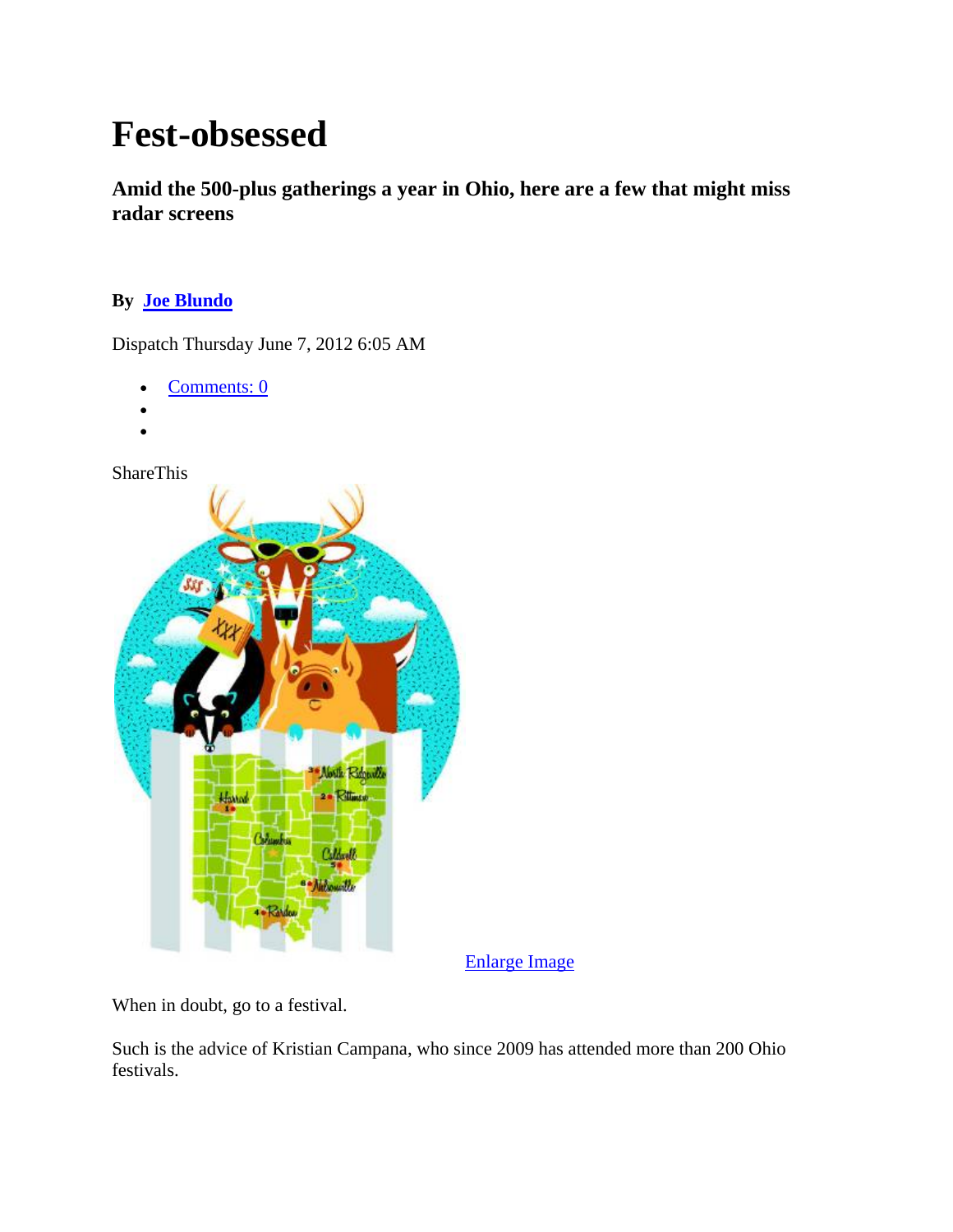Campana, 38, of Oberlin, works as an accountant and information-technology consultant.

 But his passion is www.ohiofestivals.net ,a website where he lists all the festivals he knows of (last count: more than 500) and posts reviews of the ones he has attended.

He considers the Twinsburg Twins Days Festival the most surreal (because of all the people in matching clothes) and the Circleville Pumpkin Show one of the best for food (because of all the pumpkin-flavored dishes).

And he loves ComFest, the annual Goodale Park blowout, for its variety of food, vendors and music.

Those festivals are among the best-known, though. What about some of the obscure ones?

Small festivals, Campana said, range from surprisingly entertaining to somewhat disappointing.

But he likes them anyway.

"If I was giving advice to anyone about going to festivals, I would say, 'Take a chance and go to someplace you've never been.' "

As the "high season" for festivals approaches, we offer a sampling of lesser-known offerings, with Campana's comments when available.

jblundo@dispatch.com

## **(1) HARROD PORK RIND HERITAGE FESTIVAL**

(www.rudolphfoods.com)

• Dates: Friday and Saturday

 • Location: Harrod, a village in Allen County about an hour and 45 minutes northwest of Columbus

• Founding year: 1990

 • Why pork rinds: Harrod is the home of Rudolph Foods, which calls itself the world's largest manufacturer of pork-rind snacks. But, according to organizer Annie Rumer, the festival rinds don't come from a factory; they're supplied by Rudolph and cooked fresh on-site.

 The 2011 festival included a petition drive to have Super Bowl Sunday declared National Pork Rind Appreciation Day.

• Nearby attractions: The town square has a helicopter on a pedestal and a tank.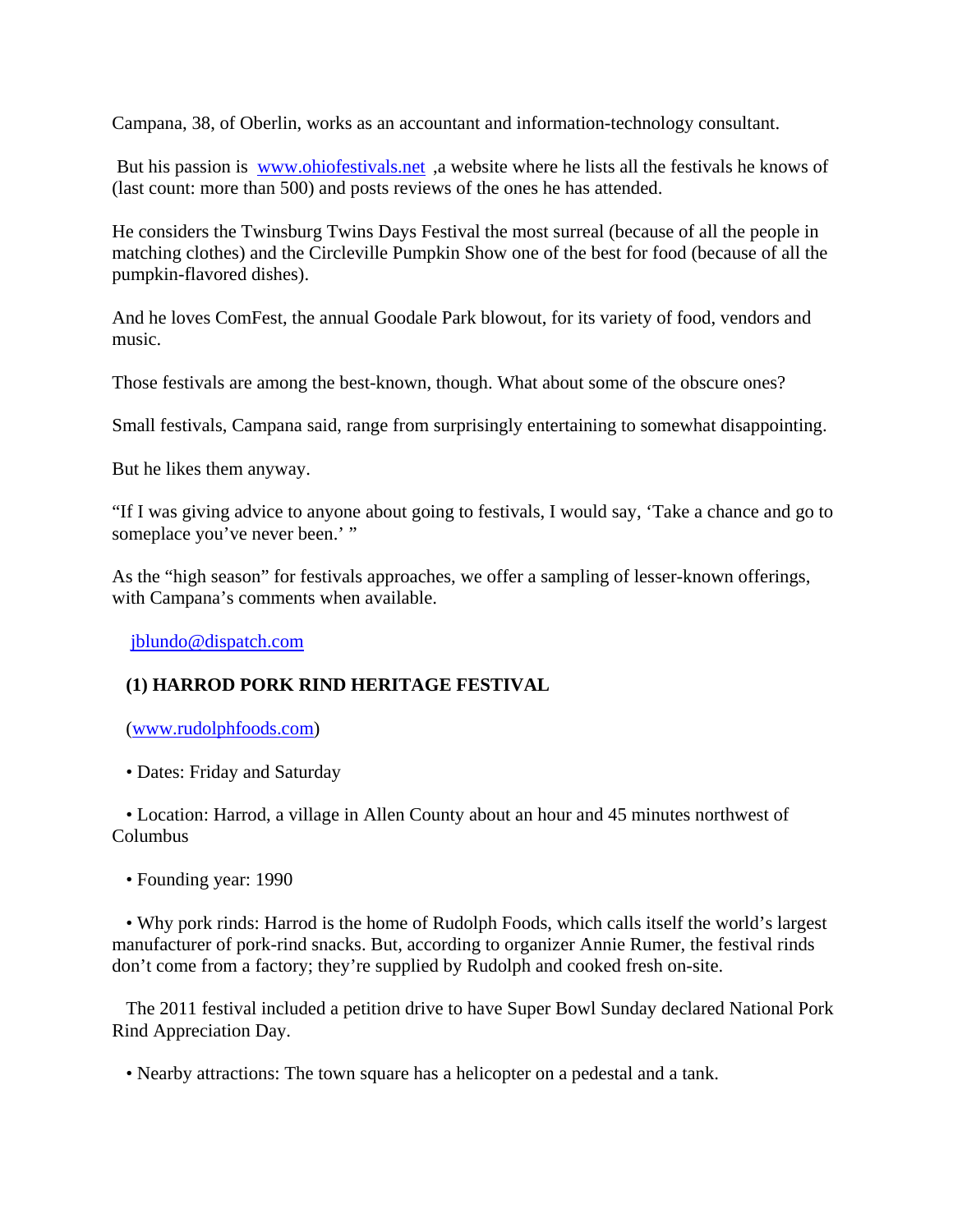• Reviewer's comment: "Freshly fried pork rinds make quite an impression."

# **(2) RITTMAN SLEEPWALKER PARADE &FESTIVAL**

(www.rittmanchamber.com)

- Dates: July 26-28
- Location: Rittman, a city in Wayne County about two hours northeast of Columbus
- Founding year: 1968

 • Why sleepwalking: Years ago, retailers on Main Street in Rittman were known for keeping such late hours that some people shopped in pajamas, said Tina Gienger of the Rittman Chamber of Commerce.

The festival recalls those days, although pajamas no longer reign as the apparel of choice.

 The event begins with a parade, on July 26. Fireworks and a car show are scheduled for July 27, with a Battle of the Bands on July 28.

- Nearby attractions: Rittman is about 30 miles from Wooster, the home of Wooster College.
- Reviewer's comment: "There really wasn't anything that grabbed my interest."

## **(3) SKUNKFEST**

#### (www.skunkhaven.net)

- Date: Sept. 8
- Location: North Ridgeville, a city in Lorain County about 2 1/2 hours northeast of Columbus
- Founding year: 2001

 • Why skunks: The event started as a small competition for skunk owners, organizer Deb Cipriani said. But she quickly learned that the public was interested, and the event grew into a show featuring rescued animals such as horses, parrots and raccoons. Skunks remain the main attraction, with people coming from all over the country to see them.

 Visitors are asked to sign legal waivers before entering, but Cipriani notes that the skunks are all de-scented.

• Nearby attractions: The city is about 30 minutes from the new casino in Cleveland.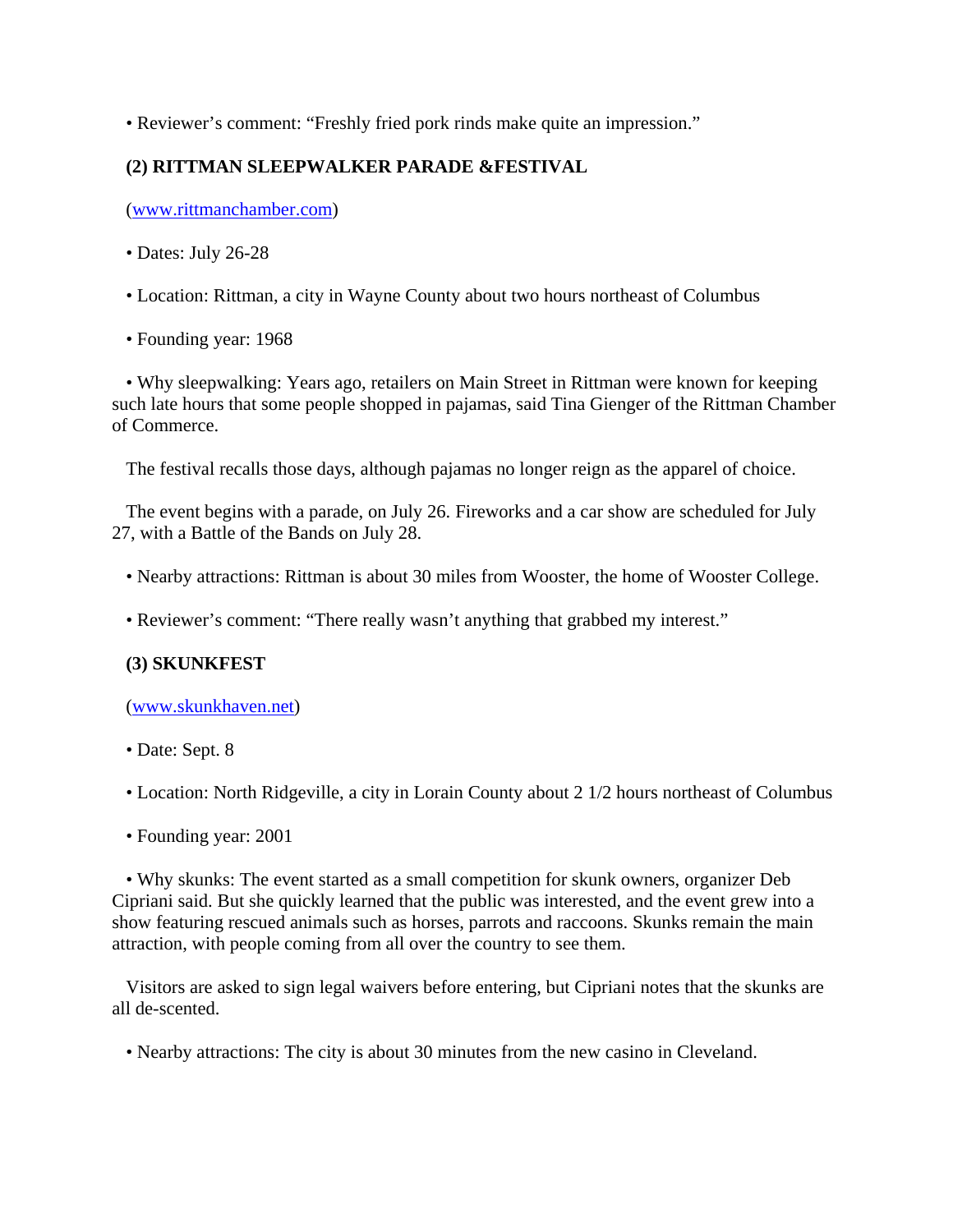• Reviewer's comment: "The people were great, the animals were interesting, and a festival I think I would go back to for sure."

## **(4) RARDEN WHITETAIL DEER FESTIVAL**

(www.rardendeerfest.com/festival)

- Dates: Sept. 7-9
- Location: Rarden, a village in Scioto County about two hours south of Columbus
- Founding year: 2002

 • Why deer: "We have an abundance of white-tailed deer in our county," said Sharon Ward, festival secretary. The event has a hunting theme. Attractions include a wall of deer heads, shotgun and muzzleloader shoots, BB-gun shooting for kids, archery competitions and a contest in which paint balls are fired at a deer target moving on a track.

Ward expects a venison vendor to be on hand.

- Nearby attractions: The village is about 30 miles from Shawnee State Forest.
- Reviewer's comment: "Like the back-to-school sale for hunters."

## **(5) SOAKUM FESTIVAL**

(www.soakumfestival.com )

- Dates: Sept. 29-30
- Founding year: 1987

 • Location: Caldwell, a village in Noble County about an hour and 50 minutes southeast of Columbus

 • Why "Soakum": The annual festival commemorates the little town of Matrim, which used to be a day's drive from Marietta via horse-drawn wagon. Travelers began calling it Soakum because of the high prices that the town charged for whiskey, said Catherine Neuhart, festival chairwoman.

 Moonshine is made at the 26-year-old festival — for educational purposes only, Neuhart said. Civil War re-enactors, pottery-making, storytelling and singing are among the other activities.

• Nearby attractions: The Baker Family Museum (www.baker museum.org) in Caldwell has an extensive collection of locally made glass and pottery, plus antiques.